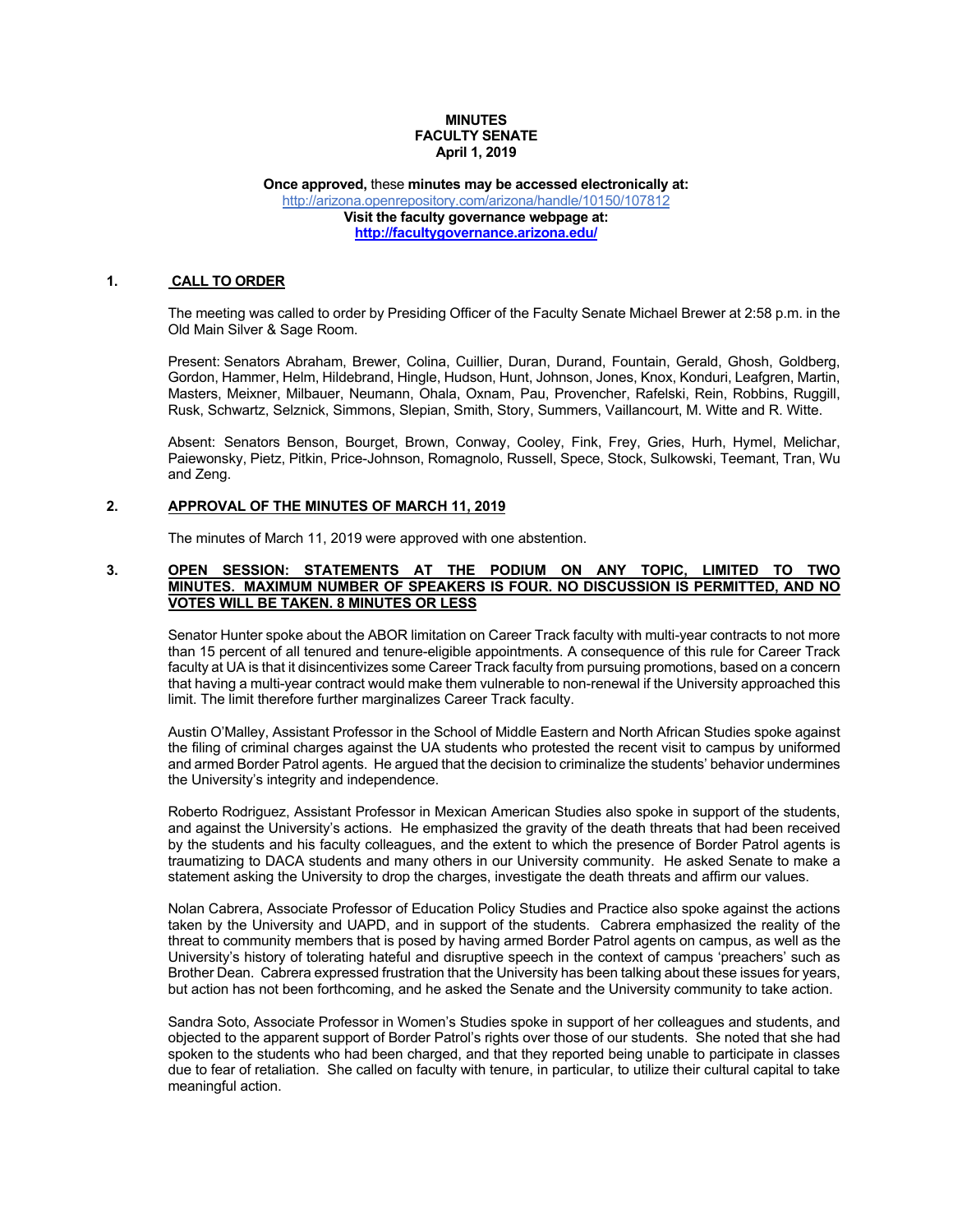# **4. QUESTION AND ANSWER FOR ASUA, GPSC, APAC, CSC, RPC, APPC, SAPC REPORT**

There were no questions.

# **5. REPORT FROM THE FACULTY OFFICERS WITH QUESTION AND ANSWER – CHAIR OF THE FACULTY, JESSICA SUMMERS**

Summers presented "Guidelines for Reorganizations and Mergers of Academic Units at the University of Arizona", which was approved by Faculty Senate on February 3, 2014. The document sets forth clear guidelines and recommendations for reorganization and merger of any academic unit, center, department or college on campus. Senators were asked to refer to the document in the event there are questions or concerns regarding a merger and assured that processes are in place to protect individuals in these situations.

### **6. REPORT FROM THE PROVOST WITH QUESTION AND ANSWER – INTERIM PROVOST JEFF GOLDBERG**

Goldberg reported the General Education policy has gone through its first assessment by ABOR, and the process went well. The first assessment for the College of Veterinary Medicine was approved and is moving forward. The first draft of the accreditation report has been submitted, and a site visit is planned for mid-May. The 2019 Regents' Professor candidates are on track to be approved. The Academic Affairs Committee approved the BS in Biosystems Analytics and Technology, as well as the BS in Agricultural Systems Management (Yuma). In light of the college recruiting scandals drawing negative attention, the UA is revisiting its recruitment and admissions practices. The Provost Investment Fund has received thirty-seven requests for funding totaling \$50M and has agreed to fund nine proposals for \$5M. Next fiscal year, the Investment Fund is expecting only receive \$17M. When tuition revenues decrease, the Fund decreases as well. Conversations will be held with the College of Humanities and Social and Behavioral Sciences faculty, along with President Robbins, and the Provost, in accordance with the process set forth in the Guidelines for Reorganizations and Mergers of Academic Units at the University of Arizona. The Applied Science degree at UA South is still under review. The Freedom Center has undergone a comprehensive Twilight Review and is responding to the report. Clear faculty commitments were made to the Department of Political Economy and Moral Science with funds emanating from the Freedom Center. The faculty commitments are in the process of being memorialized. The final offer packet has been sent to the Dean of Engineering candidate.

# **7. REPORT FROM THE PRESIDENT WITH QUESTION AND ANSWER – PRESIDENT OF THE UNIVERSITY, ROBERT ROBBINS**

Robbins reported that three finalists will be coming to campus for the Provost search. Ongoing discussions have been centered around opportunities for public engagement. Five candidates for Senior Vice President for Research, Innovation and Discovery are scheduled to come to campus. After a vigorous national search yielding many outstanding candidates, Lisa Rulney has been named the UA's Senior Vice President for Business Affairs and Chief Financial Officer. Arizona State University President, Michael Crow, Northern Arizona University President, Rita Cheng, as well as President Robbins, met with Arizona Senator Heather Carter to discuss budget issues. More than \$300M in funding has been requested between all three in-state Universities. Arizona Senator Carter submitted a \$50M request to benefit the UA medical school and nursing program for increased support. \$20M would be allotted for Graduate Medical Education to expand the opportunities to train physicians. The tuition setting process will yield a 2% increase in undergraduate tuition, with no increased fees, and there will be a 3% increase for medical school tuition. Robbins reported that the Dean of Students Office is investigating the Code of Conduct in response to the student crimes addressed earlier in the meeting.

### **8. INFORMATION ITEM: ORGANIZATIONAL HEALTH INDEX SURVEY (OHI) – VICE PROVOST FOR FACULTY AFFAIRS, ANDREA ROMERO, AND DIRECTOR, ACADEMIC ADVISING AND CERTIFICATION OFFICER, COLLEGE OF EDUCATION, SARA KNEPPER,**

Romero introduced herself and spoke to Senators about the new initiative for Praxis Workshops to gather information that can be used to enhance faculty and staff's experiences and to promote a healthy campus climate. Knepper provided brief data on the OHI survey that was administered in the fall. The survey was completed by 4,209 (33%) of employees; 71% of respondents were staff, 25% faculty, 1% postdocs, and 4% other. Positives and negatives recorded from the survey were: 1) a strong work environment and a culture that provides contributions to the community, but that bureaucracy and internal politics hinder the work environment at times, and 2) Faculty and staff are highly motivated, but improved management, development,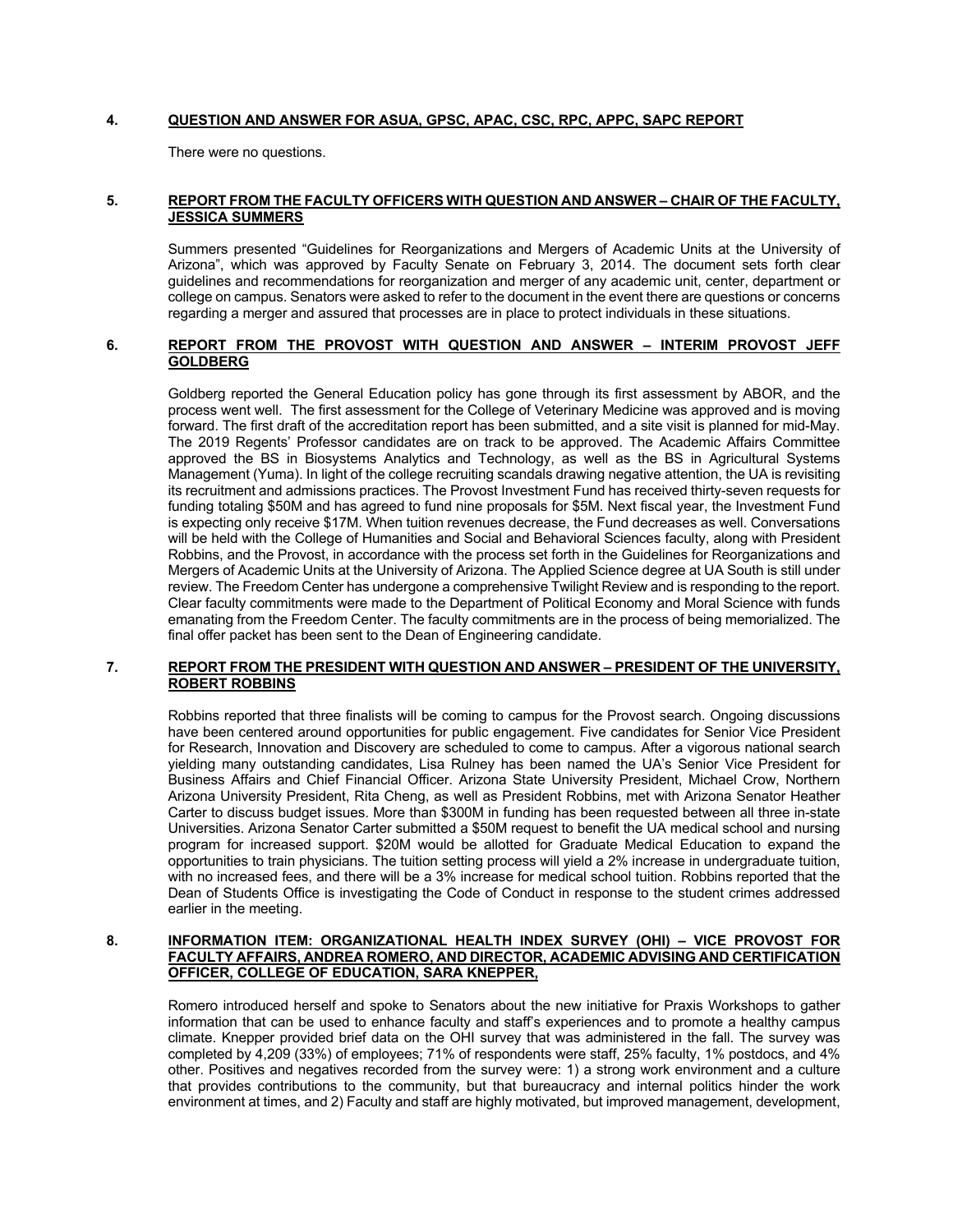and inspiration would enhance existing employee skills. Four strategies for improvement identified by campus leaders are to circulate campus-wide communications, create an internal Task Force of faculty and staff to gather climate information beyond OHI, hold Praxis workshops for reflections and action planning, and form action planning committees. Romero explained that the workshops are designed to help the university arrive at the solutions to the shortcomings identified.

## **9. ACTION ITEM: FACULTY CONSTITUTION REVISIONS – CHAIR OF THE CONSTITUTION AND BYLAWS COMMITTEE, AMY FOUNTAIN**

Fountain presented revisions to the Constitution and Bylaws, and explained that after the revisions are explained, Senators would make the decision if they are simple housekeeping changes, or if they needed to be voted on by the General Faculty. For the Constitution, Fountain asked for **[Motion 2019/19-21]** to approve a change to Article VI, Section 4 to clarify that modifications to academic programs (unlike new programs), once approved by Undergraduate Council and CAAC, are not routed through Provost's Council and Senate. Motion was seconded, passed as a housekeeping change, and is detailed at the end of these minutes. The second item is a change in nomenclature in Article VIII from the term Non-College to Common College. Fountain asked for **[Motion 2019/19-22]**, motion was seconded and approved as a housekeeping change, and is detailed at the end of these minutes.

# **10. INFORMATION ITEM: REVISIONS TO UHAP CHAPTER SEVEN – VICE CHAIR OF THE FACULTY, MICHAEL BREWER**

Brewer explained that UHAP Chapter Seven has been revised by several faculty groups and Senators gave input on several points. Brewer requested that Senators send specific revision suggestions to the Faculty Officers directly.

# **11. INFORMATION ITEM: LIBRARY OPEN ACCESS REPORT – DEAN OF LIBRARIES, SHAN SUTTON**

Sutton explained that the Open Access Policy was approved in 2016 and provides summation and preservation of articles written by UA faculty through the UA Repository. The policy expresses an expectation that faculty members deposit final, accepted manuscripts that have undergone peer review to the repository, as well as a mechanism to support this process. The Library is continuing to work to improve the mechanisms available to faculty so that the process is not burdensome, and they invite feedback about this.

### **12. ACTION ITEM: PROPOSAL TO REVISE THE ACCEPTABILITY OF GRADUATE TRANSFER CREDIT POLICY – CHAIR OF THE GRADUATE COUNCIL, RON HAMMER**

The policy comes to Senate as a seconded motion from Graduate Council. **[Motion 2019/19-23]** was approved and is detailed at the end of these minutes.

### **13. ACTION ITEMS: BS IN AGRICULTURAL SYSTEMS MANAGEMENT, BS IN APPLIED PHYSICS, BS AND MINOR IN EMERGENCY MEDICAL SERVICES, PROPOSAL TO REVISE THE REGISTRATION DEADLINE FOR THE SECOND START POLICY, HONORS COLLEGE ELIGIBILITY PLAN PROPOSAL FOR NEW GPA REQUIREMENTS – CHAIR OF THE UNDERGRADUATE COUNCIL, NEEL GHOSH**

All proposal come to Senate as seconded motions from Undergraduate Council. BS in Agricultural Systems Management **[Motion 2019/19-24]** was approved and is detailed at the end of these minutes. BS in Applied Physical **[Motion 2019/19-25]** was approved and is detailed at the end of these minutes. BS and Minor in Emergency Medical Services **[Motion 2019/19-26]** was approved and is detailed at the end of these minutes. Proposal to Revise the Registration Deadline for the Second Start Policy **[Motion 2019/19-27]** was approved and is detailed at the end of these minutes. Honors College Eligibility Plan Proposal for New GPA Requirements **[Motion 2019/19-28]** was approved and is detailed at the end of these minutes.

### **14. INFORMATION ITEM: DISRUPTIVE BEHAVIOR IN THE WORKPLACE POLICY – VICE PRESIDENT FOR BUSINESS AFFAIRS AND HUMAN RESOURCES, ALLISON VAILLANCOURT**

Vaillancourt explained that the revised version is a replacement for the Workplace Violence Policy. Feedback was helpful, and clarifications were made on the updated definitions outlined in the new policy. Further suggestions were made by Senators to refine the policy.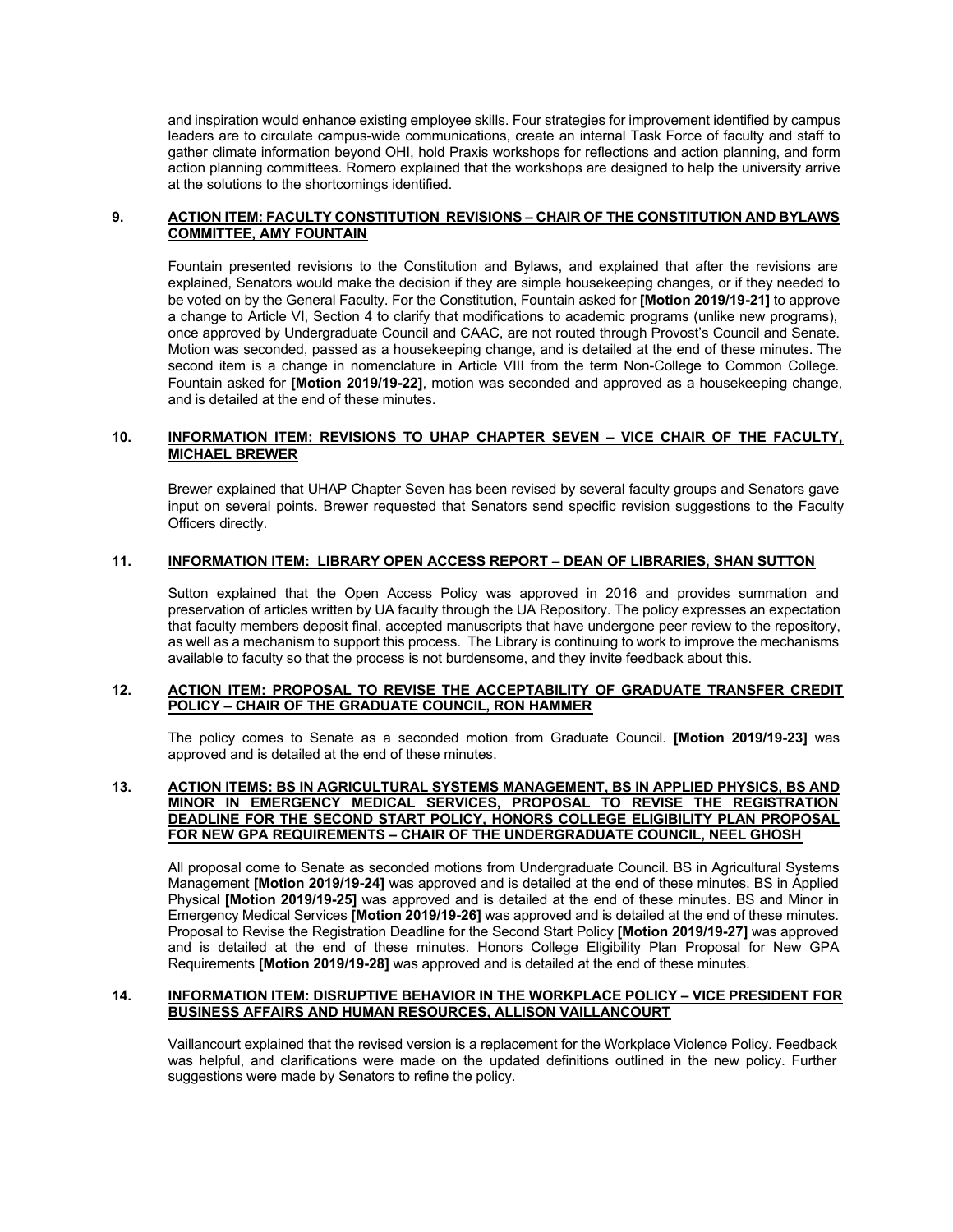### **15. INFORMATION ITEM: INFORMATION SECURITY AND PRIVACY POLICIES – CHIEF INFORMATION SECURITY OFFICER, LANITA COLLETTE, AND CHIEF COMPLIANCE OFFICER, CELINA RAMIREZ**

Ramirez opened by telling Senators that currently, there are seventeen new policies that will replace three existing policies. Collette explained that the policies are critically important, as they represent the scaffold on which the UA's new information security program is built. Granting and oversight agencies are tasked to make sure that the UA maintains its regulation standards and remains secure.

# **16. OTHER BUSINESS**

There was no other business.

# **17. ADJOURNMENT**

There being no further business, the meeting adjourned at 4:51p.m.

Amy Fountain, Secretary of the Faculty Jane Cherry, Recording Secretary

# **Appendix\***

*\*Copies of material listed in the Appendix are attached to the original minutes and are on file in the Faculty Center.*

- 1. Faculty Senate Minutes of March 11, 2019
- 2. Report from the Faculty Officers<br>3. Report from the Provost
- Report from the Provost
- 4. Report from the President
- 5. Organizational Health Index Survey Strategic Initiative Presentation: Praxis Workshops
- 6. Revisions to the Faculty Constitution
- 7. Revisions to UHAP Chapter Seven
- 8. Library Open Access Report
- 9. Proposal to Revise the Acceptability of Graduate Transfer of Credit Policy
- 10. BS in Agricultural Systems Management
- 11. BS in Applied Physics
- 12. BS and Minor in Emergency Medical Services
- 13. Proposal to Revise the Registration Deadline for the Second Start Policy
- 14. Honors College Eligibility Plan Proposal for New GPA Requirements
- 15. Disruptive Behavior Policy revisions
- 16. Information Security and Privacy Policies with Executive Summary

# **Motions of the Meeting of April 1, 2019**

**[Motion 2019/19-21]** Motion to approve a change to Article VI, Section 4 to clarify that modifications to academic programs (unlike new programs), once approved by Undergraduate Council and CAAC, are not routed through Provost's Council and Senate. Motion was seconded and approved as a housekeeping change.

**[Motion 2019/19-22]**, Motion to approve a change in nomenclature in Article VIII from the term Non-College to Common College. Motion was seconded and approved as a housekeeping change.

**[Motion 2019/19-23]** Seconded motion from Graduate Council Proposal to Revise the Acceptability of Graduate Transfer Credit Policy. Motion carried.

**[Motion 2019/19-24]** Seconded motion from Undergraduate Council BS in Agricultural Systems Management. Motion carried.

**[Motion 2019/19-25]** Seconded motion from Undergraduate Council BS in Applied Physics. Motion carried.

**[Motion 2019/19-26]** Seconded motion from Undergraduate Council BS and Minor in Emergency Medical Services. Motion carried.